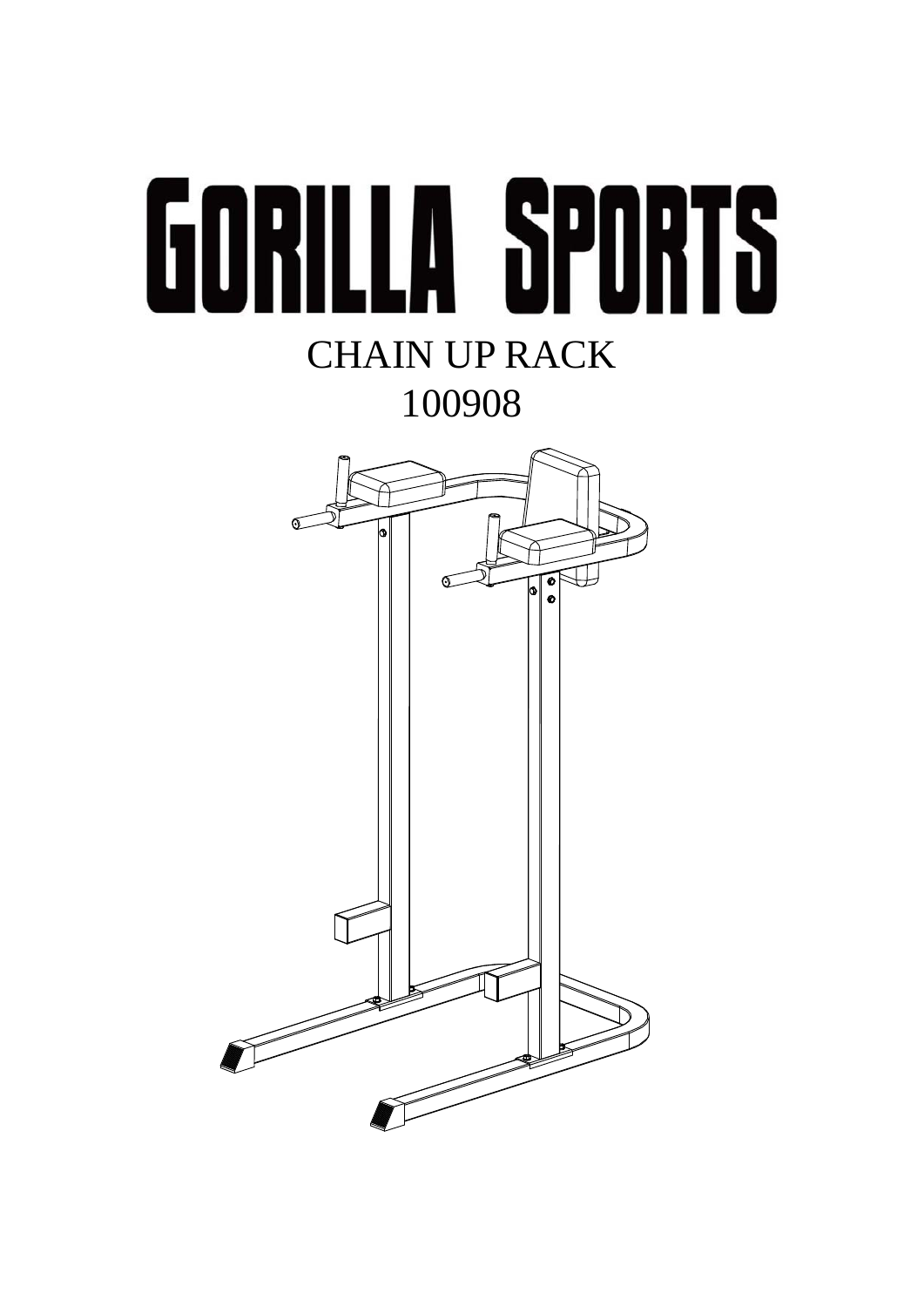

## HARDWARE PACK







Washer 8 - 6PCS Washer 10 - 12PCS



Washer12 - 2PCS



NUT M10 - 6PCS







M8\*20 - 2PCS M12\*20 - 2PCS

M10\*20 - 4PCS



M10\*65 - 4PCS



M8\*70 - 4PCS



M10\*85 - 2PCS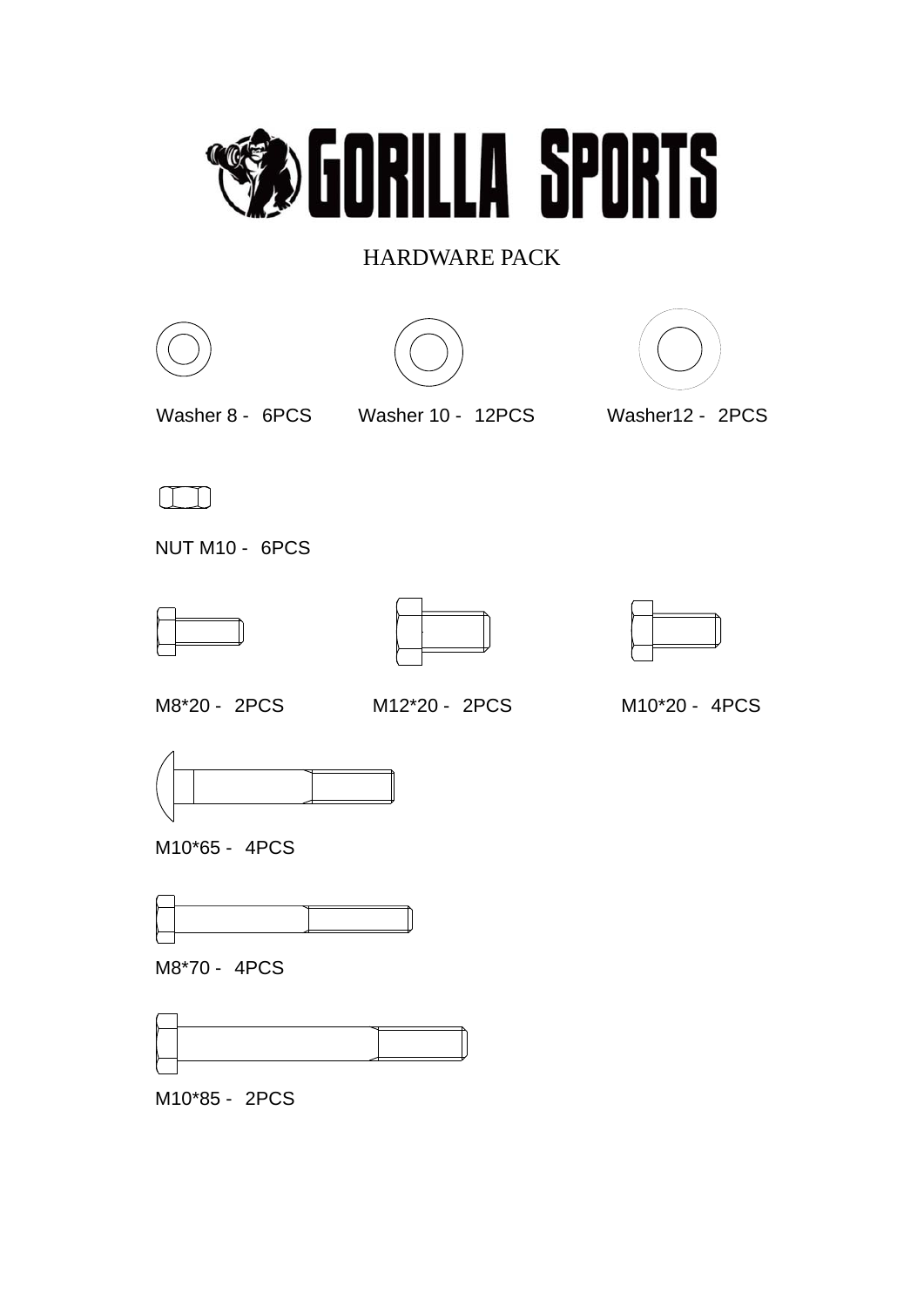## **SEDRILLA SPORTS**



Maximum load 120KG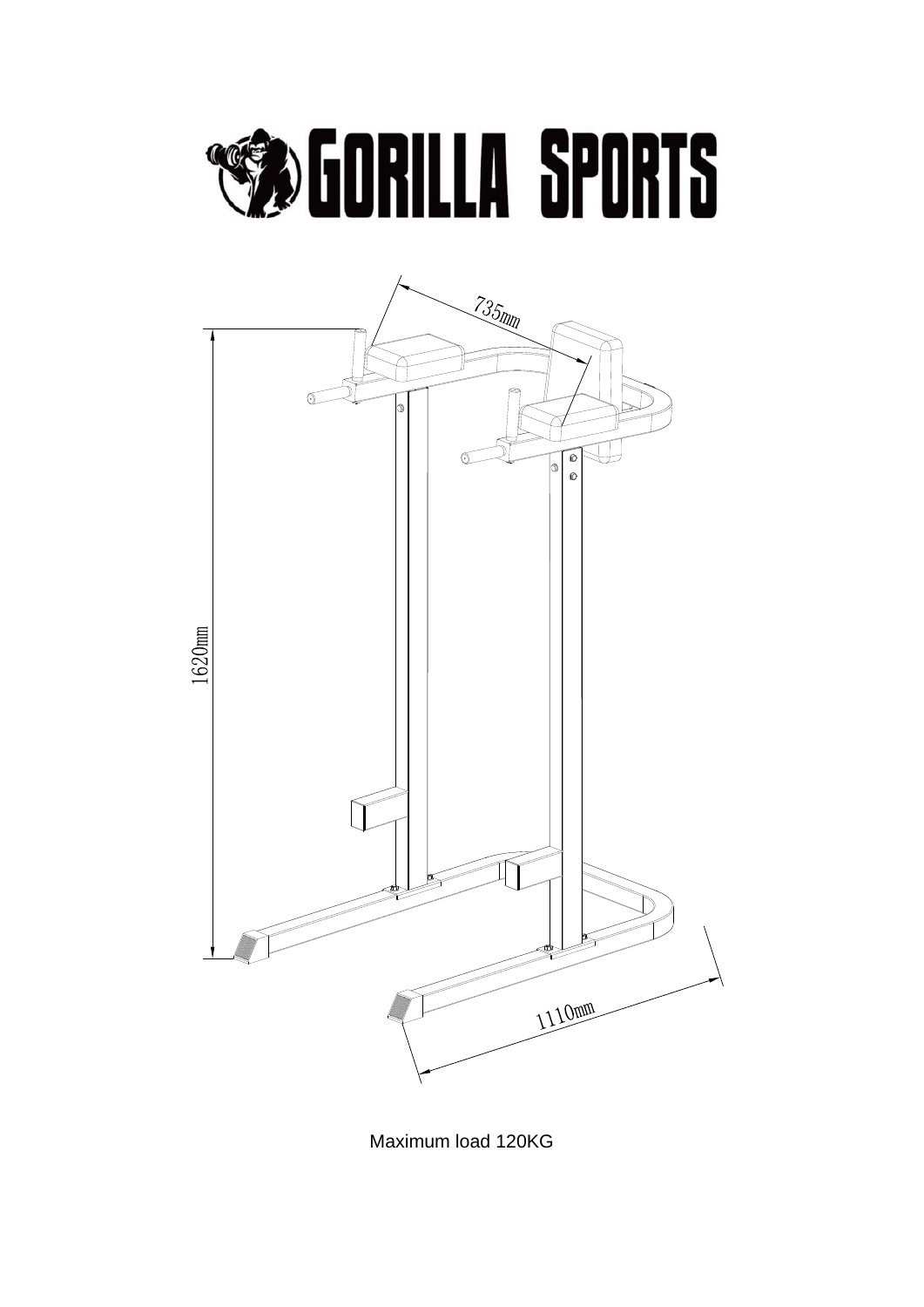

## EXPLODED DRAWING

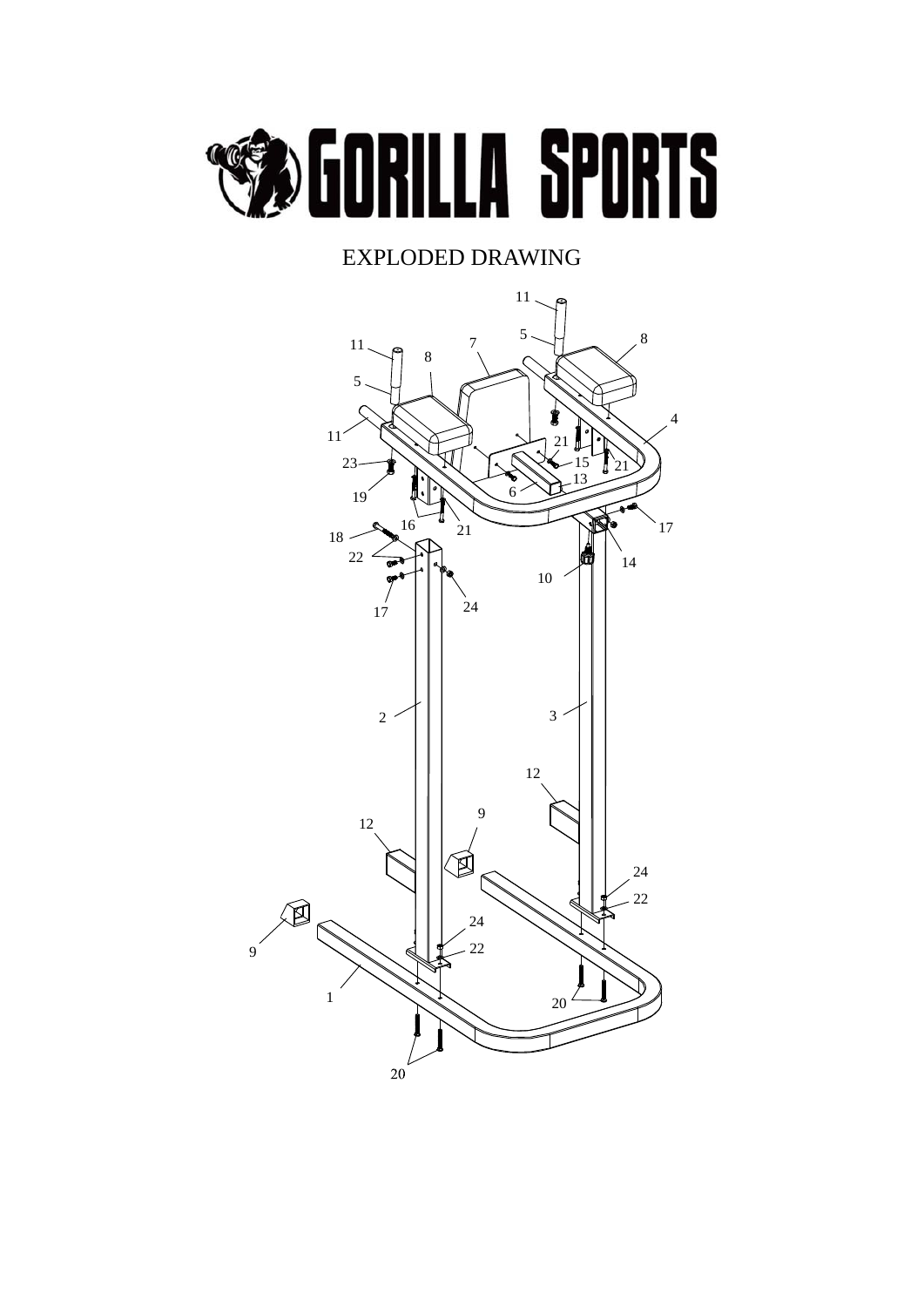

## PARTS LIST

| <b>NUMBER</b>  | <b>DESCRIPTION</b>      | <b>QUANTITY</b> |
|----------------|-------------------------|-----------------|
| $\mathbf{1}$   | <b>MAIN BASE</b>        | $\mathbf{1}$    |
| $\overline{c}$ | <b>LEFT SUPPORT</b>     | $\mathbf{1}$    |
| $\overline{3}$ | RIGHT SUPPORT           | $\mathbf{1}$    |
| $\overline{4}$ | <b>UP SUPPORT</b>       | $\mathbf{1}$    |
| 5              | <b>HANDLE BAR</b>       | $\overline{2}$  |
| 6              | <b>BACKREST SUPPORT</b> | $\mathbf{1}$    |
| $\overline{7}$ | <b>BACK REST</b>        | $\mathbf{1}$    |
| 8              | <b>ARM REST</b>         | $\overline{2}$  |
| 9              | <b>END CAP</b>          | $\overline{2}$  |
| 10             | <b>FAST PIN</b>         | $\mathbf{1}$    |
| 11             | <b>HANDLE CAP</b>       | $\overline{4}$  |
| 12             | RECTANGULAR END CAP     | $\overline{2}$  |
| 13             | <b>SQUARE END CAP</b>   | $\mathbf{1}$    |
| 14             | <b>SQUARE BUSHING</b>   | $\overline{2}$  |
| 15             | <b>BOLT M8*20</b>       | $\overline{2}$  |
| 16             | <b>BOLT M8*70</b>       | $\overline{4}$  |
| 17             | <b>BOLT M10*20</b>      | $\overline{4}$  |
| 18             | <b>BOLT M10*85</b>      | $\overline{2}$  |
| 19             | <b>BOLT M12*20</b>      | $\overline{2}$  |
| 20             | SQUARE NECK BOLT M10*65 | $\overline{4}$  |
| 21             | <b>WASHER 8</b>         | 6               |
| 22             | <b>WASHER 10</b>        | 12              |
| 23             | <b>WASHER 12</b>        | $\overline{2}$  |
| 24             | NUT M10                 | 6               |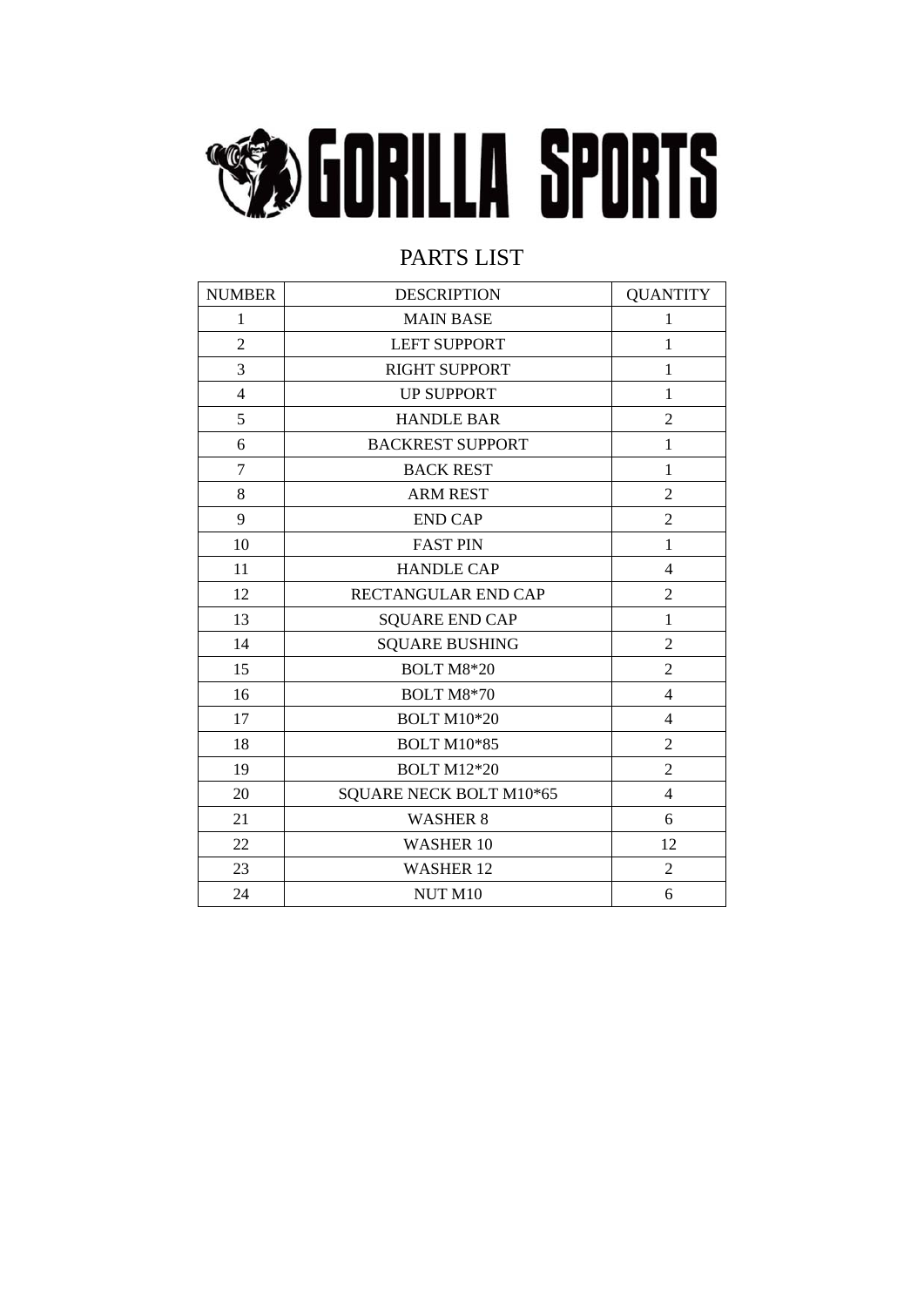

ASSEMBLY



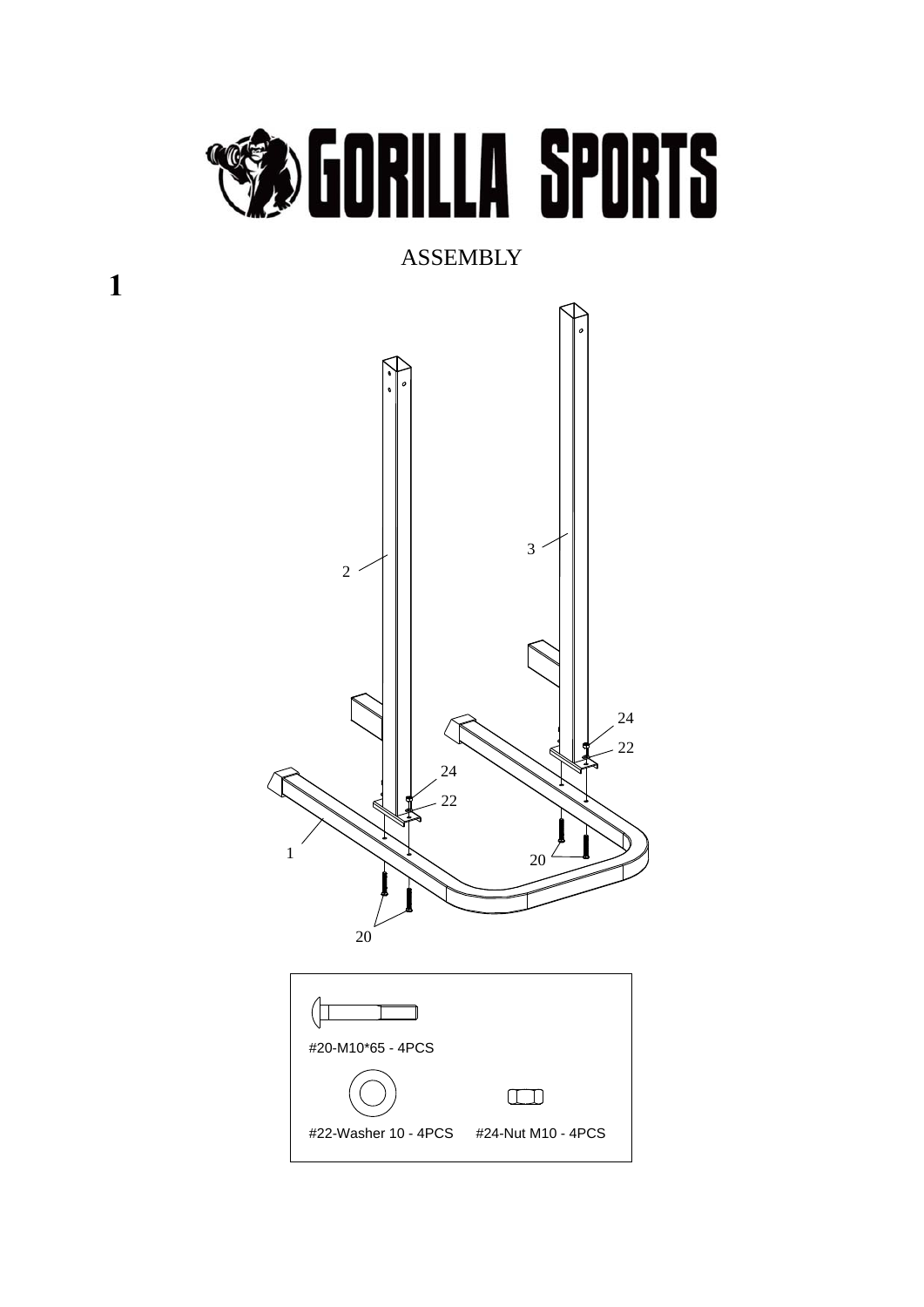